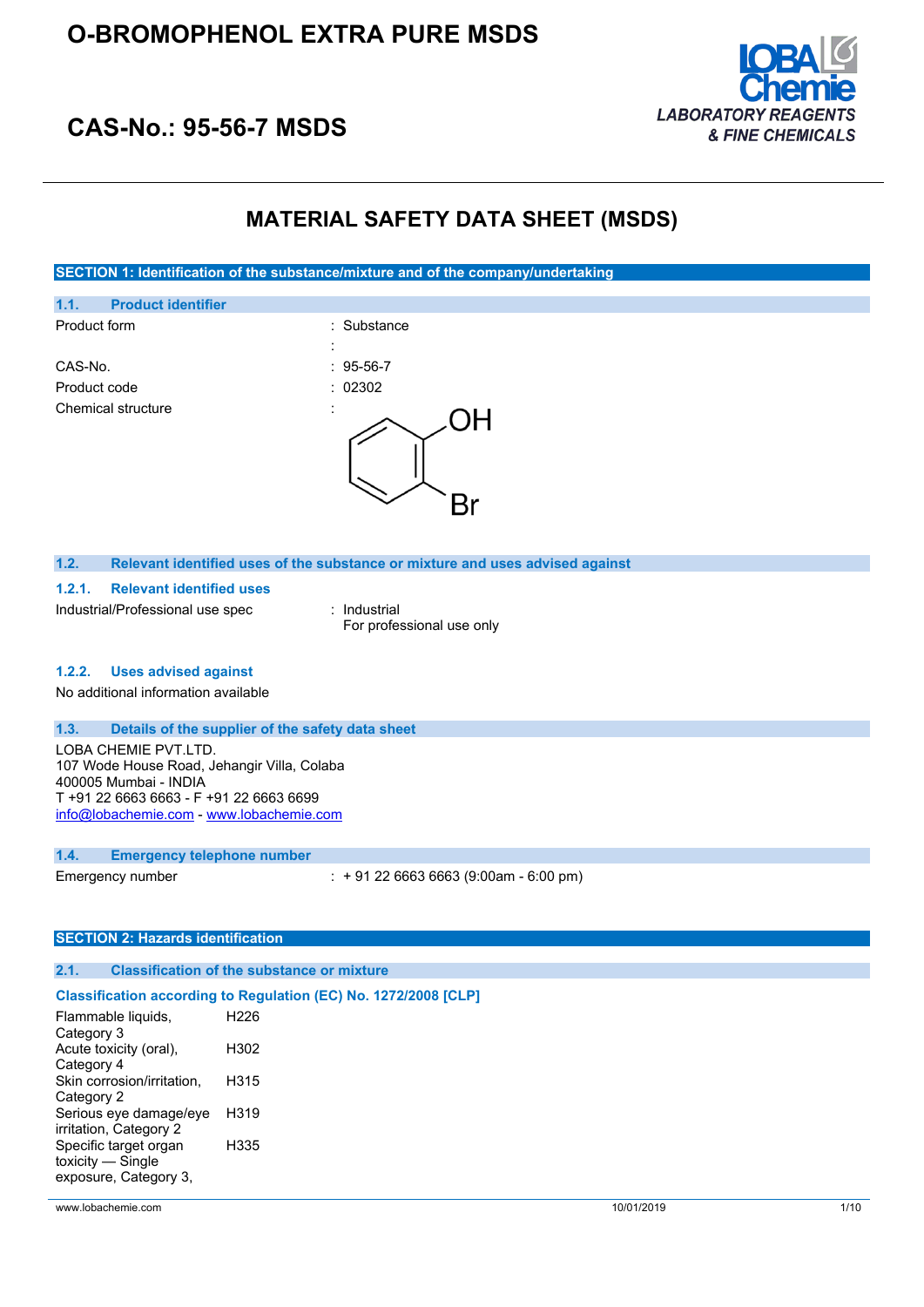Safety Data Sheet

Respiratory tract irritation Hazardous to the aquatic H400 environment — Acute Hazard, Category 1

Full text of H statements : see section 16

**Classification according to Directive 67/548/EEC [DSD] or 1999/45/EC [DPD]** N; R50 Full text of R-phrases: see section 16

## **Adverse physicochemical, human health and environmental effects**

No additional information available

| 2.2.<br><b>Label elements</b>                                                         |                                                                                                                                                                                                                                                                |
|---------------------------------------------------------------------------------------|----------------------------------------------------------------------------------------------------------------------------------------------------------------------------------------------------------------------------------------------------------------|
| Labelling according to Regulation (EC) No. 1272/2008 [CLP]<br>Hazard pictograms (CLP) |                                                                                                                                                                                                                                                                |
| Signal word (CLP)                                                                     | GHS02<br>GHS09<br>GHS07<br>: Warning                                                                                                                                                                                                                           |
| Hazard statements (CLP)                                                               | : H226 - Flammable liquid and vapour.<br>H302 - Harmful if swallowed.<br>H315 - Causes skin irritation.<br>H319 - Causes serious eve irritation.<br>H335 - May cause respiratory irritation.<br>H400 - Very toxic to aguatic life.                             |
| Precautionary statements (CLP)                                                        | : P261 - Avoid breathing dust/fume/gas/mist/vapours/spray.<br>P273 - Avoid release to the environment.<br>P305+P351+P338 - IF IN EYES: Rinse cautiously with water for several minutes.<br>Remove contact lenses, if present and easy to do. Continue rinsing. |

## **2.3. Other hazards**

No additional information available

| <b>SECTION 3: Composition/information on ingredients</b>  |                          |                   |     |
|-----------------------------------------------------------|--------------------------|-------------------|-----|
|                                                           |                          |                   |     |
| 3.1.                                                      | <b>Substances</b>        |                   |     |
|                                                           |                          |                   |     |
| $\frac{9}{6}$<br><b>Product identifier</b><br><b>Name</b> |                          |                   |     |
|                                                           | o-BROMOPHENOL Extra Pure | (CAS-No.) 95-56-7 | 100 |

Full text of R- and H-statements: see section 16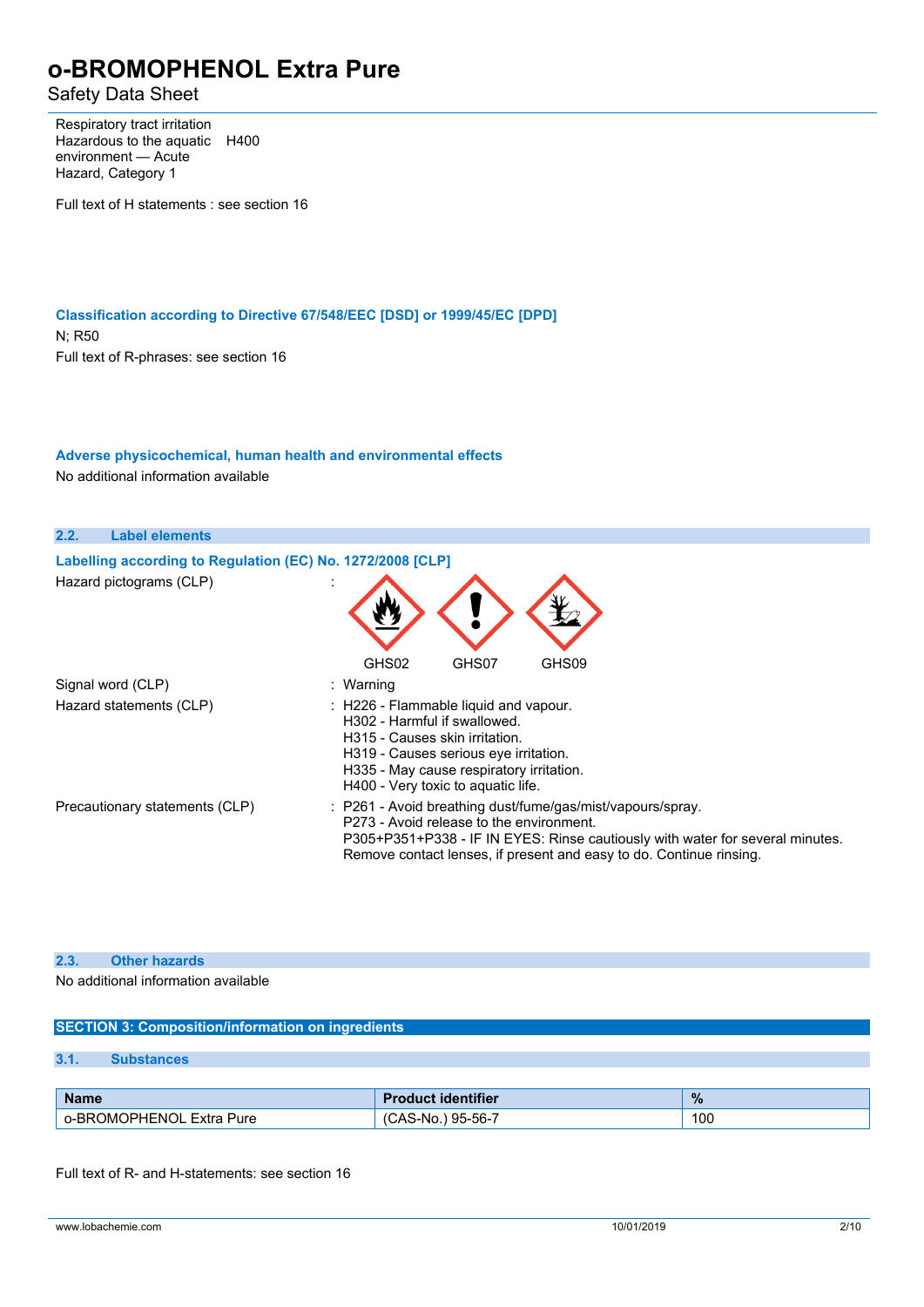Safety Data Sheet

### **3.2. Mixtures**

Not applicable

| <b>SECTION 4: First aid measures</b>                                |                                                                                                                                                                                     |
|---------------------------------------------------------------------|-------------------------------------------------------------------------------------------------------------------------------------------------------------------------------------|
| 4.1.<br><b>Description of first aid measures</b>                    |                                                                                                                                                                                     |
| First-aid measures after inhalation                                 | : Remove person to fresh air and keep comfortable for breathing. Give oxygen or<br>artificial respiration if necessary. If you feel unwell, seek medical advice.                    |
| First-aid measures after skin contact                               | : Gently wash with plenty of soap and water. If skin irritation occurs: Get medical<br>advice/attention.                                                                            |
| First-aid measures after eye contact                                | : Remove contact lenses, if present and easy to do. Continue rinsing. Rinse cautiously<br>with water for several minutes. If eye irritation persists: Get medical advice/attention. |
| First-aid measures after ingestion                                  | : Rinse mouth out with water. If you feel unwell, seek medical advice.                                                                                                              |
| 4.2.<br>Most important symptoms and effects, both acute and delayed |                                                                                                                                                                                     |
| Symptoms/effects after inhalation                                   | : May cause respiratory irritation.                                                                                                                                                 |
| Symptoms/effects after skin contact                                 | : Causes skin irritation.                                                                                                                                                           |
| Symptoms/effects after eye contact                                  | : Causes serious eye irritation.                                                                                                                                                    |
| Symptoms/effects after ingestion                                    | : Harmful if swallowed.                                                                                                                                                             |
| 4.3.                                                                | Indication of any immediate medical attention and special treatment needed                                                                                                          |
| Treat symptomatically.                                              |                                                                                                                                                                                     |
| <b>SECTION 5: Firefighting measures</b>                             |                                                                                                                                                                                     |
| 5.1.<br><b>Extinguishing media</b>                                  |                                                                                                                                                                                     |
| Suitable extinguishing media                                        | : dry chemical powder, alcohol-resistant foam, carbon dioxide (CO2).                                                                                                                |
| Unsuitable extinguishing media                                      | : Do not use a heavy water stream.                                                                                                                                                  |
|                                                                     |                                                                                                                                                                                     |
| 5.2.<br>Special hazards arising from the substance or mixture       |                                                                                                                                                                                     |
| Fire hazard                                                         | : Flammable liquid and vapour.                                                                                                                                                      |
| Explosion hazard                                                    | : Heating may cause a fire or explosion.                                                                                                                                            |
|                                                                     |                                                                                                                                                                                     |
| 5.3.<br><b>Advice for firefighters</b>                              |                                                                                                                                                                                     |
| Protection during firefighting                                      | : Do not attempt to take action without suitable protective equipment.                                                                                                              |
| <b>SECTION 6: Accidental release measures</b>                       |                                                                                                                                                                                     |
| 6.1.                                                                | Personal precautions, protective equipment and emergency procedures                                                                                                                 |
| For non-emergency personnel<br>6.1.1.                               |                                                                                                                                                                                     |
| <b>Emergency procedures</b>                                         | : Avoid contact with skin, eyes and clothing.                                                                                                                                       |
|                                                                     |                                                                                                                                                                                     |
| For emergency responders<br>6.1.2.                                  |                                                                                                                                                                                     |
| Protective equipment                                                | : Use personal protective equipment as required.                                                                                                                                    |
| <b>Environmental precautions</b><br>6.2.                            |                                                                                                                                                                                     |
| Avoid release to the environment.                                   |                                                                                                                                                                                     |
|                                                                     |                                                                                                                                                                                     |
| 6.3.<br>Methods and material for containment and cleaning up        |                                                                                                                                                                                     |
| Methods for cleaning up                                             | : Clean contaminated surfaces with an excess of water.                                                                                                                              |
|                                                                     |                                                                                                                                                                                     |
| <b>Reference to other sections</b><br>6.4.                          |                                                                                                                                                                                     |
| No additional information available                                 |                                                                                                                                                                                     |
| <b>SECTION 7: Handling and storage</b>                              |                                                                                                                                                                                     |
| <b>Precautions for safe handling</b><br>7.1.                        |                                                                                                                                                                                     |
| Precautions for safe handling                                       | : Avoid contact with skin and eyes.                                                                                                                                                 |
|                                                                     |                                                                                                                                                                                     |
| www.lobachemie.com                                                  | 10/01/2019<br>3/10                                                                                                                                                                  |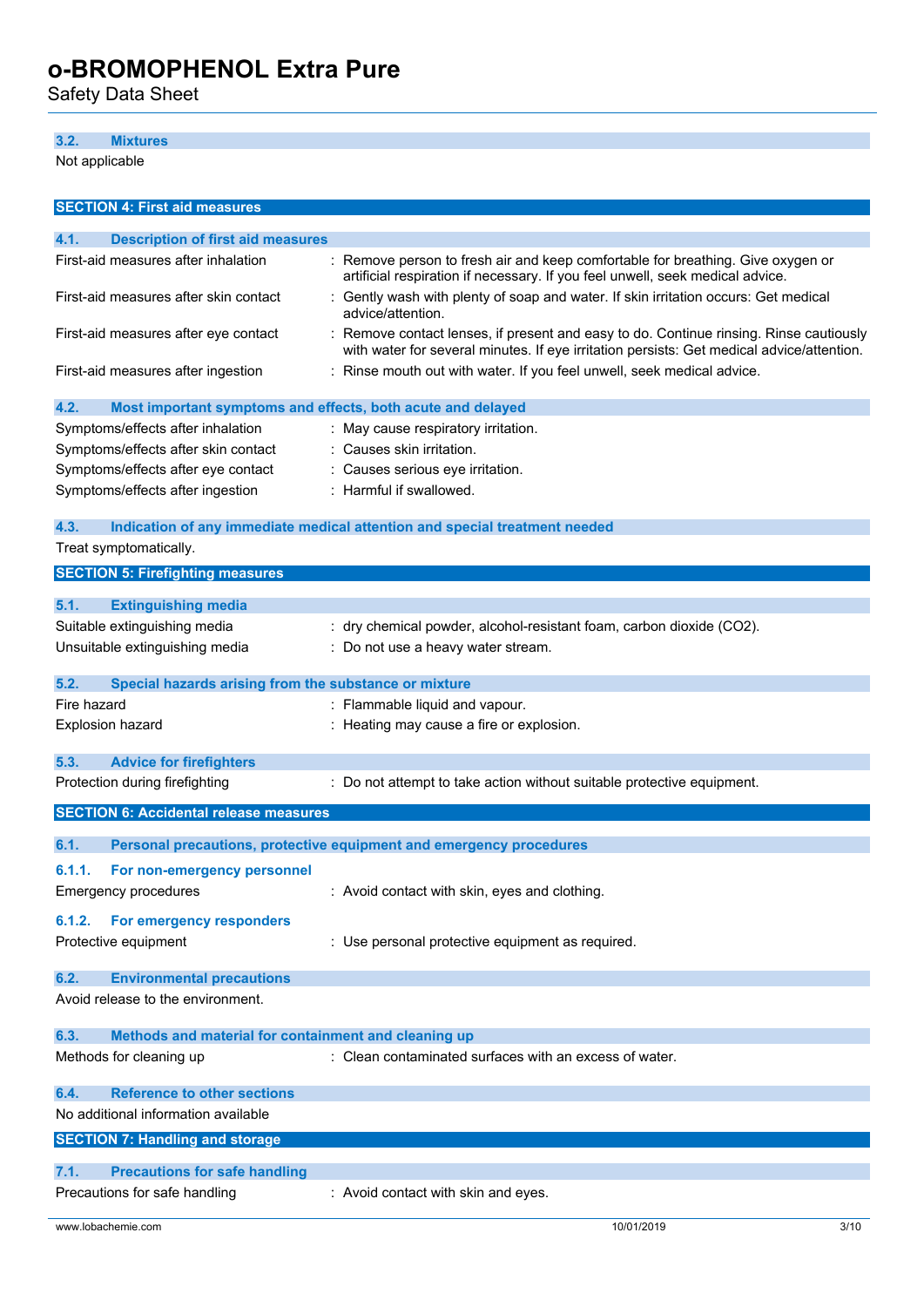Safety Data Sheet

**8.2. Exposure controls**

|      | Hygiene measures                                             | : Wash hands and other exposed areas with mild soap and water before eating,<br>drinking or smoking and when leaving work. |
|------|--------------------------------------------------------------|----------------------------------------------------------------------------------------------------------------------------|
| 7.2. | Conditions for safe storage, including any incompatibilities |                                                                                                                            |
|      | Storage conditions                                           | : Store in a well-ventilated place. Keep container tightly closed.                                                         |
| 7.3. | <b>Specific end use(s)</b>                                   |                                                                                                                            |
|      | No additional information available                          |                                                                                                                            |
|      | <b>SECTION 8: Exposure controls/personal protection</b>      |                                                                                                                            |
| 8.1. | <b>Control parameters</b>                                    |                                                                                                                            |
|      | No additional information available                          |                                                                                                                            |

| Hand protection                                               | : Protective gloves                          |
|---------------------------------------------------------------|----------------------------------------------|
| Eye protection                                                | Chemical goggles or safety glasses           |
| Skin and body protection                                      | : Wear suitable protective clothing          |
| Respiratory protection                                        | : Wear respiratory protection.               |
| <b>SECTION 9: Physical and chemical properties</b>            |                                              |
| 9.1.<br>Information on basic physical and chemical properties |                                              |
| Physical state                                                | : Liquid                                     |
| Molecular mass<br>Colour                                      | : 173.01 g/mol<br>Clear colorless to yellow. |
|                                                               |                                              |
| Odour                                                         | No data available                            |
| Odour threshold                                               | No data available                            |
| pH                                                            | : No data available                          |
| Relative evaporation rate (butylacetate=1)                    | : No data available                          |
| Melting point                                                 | : $3 - 7$ °C                                 |
| Freezing point                                                | No data available                            |
| Boiling point                                                 | : 195 °C                                     |
| Flash point                                                   | : 42 $^{\circ}$ C                            |
| Auto-ignition temperature                                     | : No data available                          |
| Decomposition temperature                                     | No data available                            |
| Flammability (solid, gas)                                     | No data available                            |
| Vapour pressure                                               | : No data available                          |
| Relative vapour density at 20 °C                              | No data available                            |
| Relative density                                              | : No data available                          |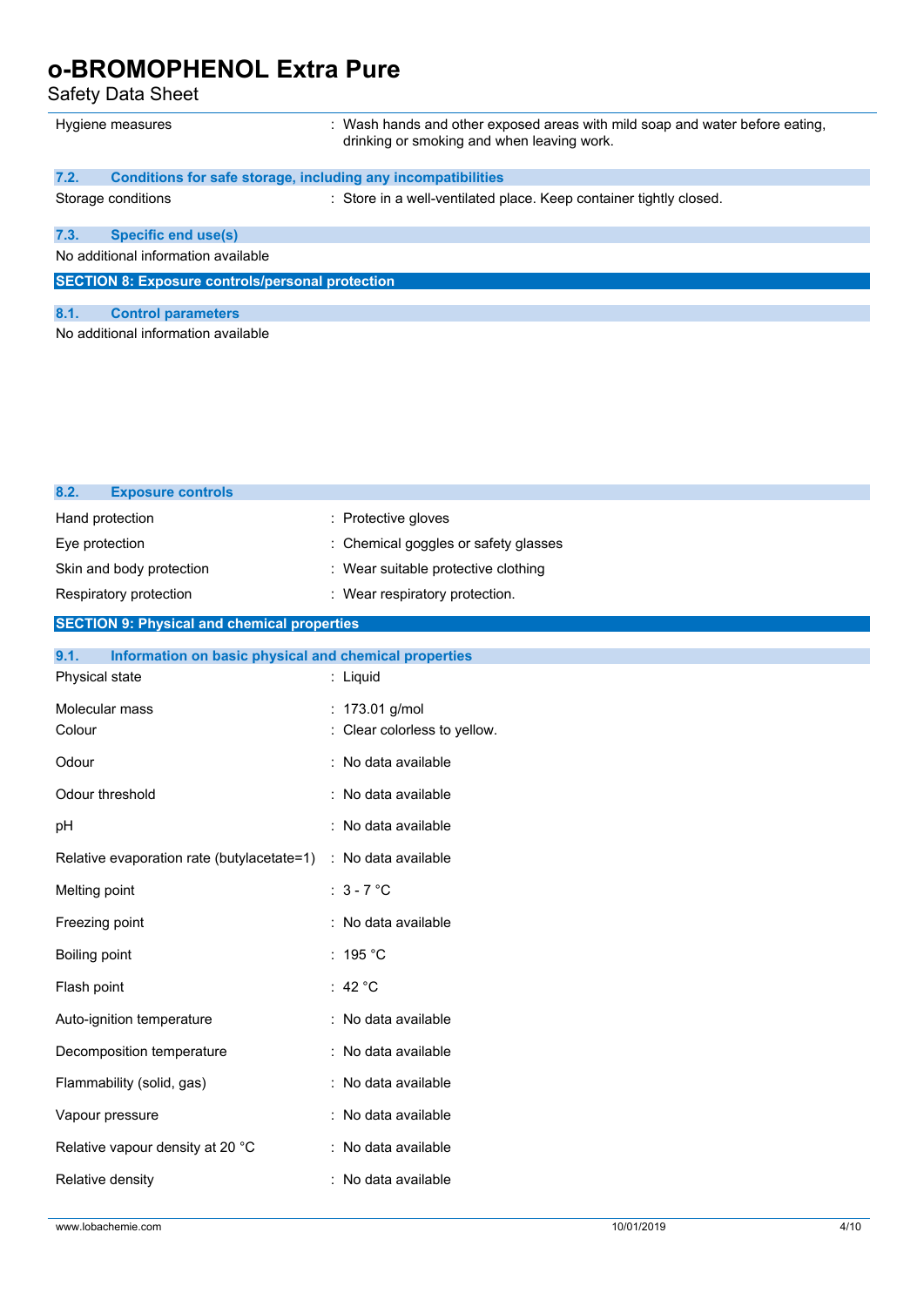## Safety Data Sheet

| Density<br>Solubility   | : 1.492 g/cm <sup>3</sup><br>: No data available |
|-------------------------|--------------------------------------------------|
| Log Pow                 | ∶ No data available.                             |
| Viscosity, kinematic    | : No data available                              |
| Viscosity, dynamic      | : No data available                              |
| Explosive properties    | : No data available                              |
| Oxidising properties    | : No data available                              |
| <b>Explosive limits</b> | : No data available                              |

| <b>Other information</b><br>9.2.                                  |                                     |
|-------------------------------------------------------------------|-------------------------------------|
| No additional information available                               |                                     |
| <b>SECTION 10: Stability and reactivity</b>                       |                                     |
|                                                                   |                                     |
| 10.1.<br><b>Reactivity</b>                                        |                                     |
| No additional information available                               |                                     |
| 10.2.<br><b>Chemical stability</b>                                |                                     |
| Stable under normal conditions.                                   |                                     |
| 10.3.<br><b>Possibility of hazardous reactions</b>                |                                     |
| No additional information available                               |                                     |
| <b>Conditions to avoid</b><br>10.4.                               |                                     |
| Direct sunlight. High temperature. Heat. Open flame. Overheating. |                                     |
| 10.5.<br><b>Incompatible materials</b>                            |                                     |
| No additional information available                               |                                     |
| 10.6.<br><b>Hazardous decomposition products</b>                  |                                     |
| No additional information available                               |                                     |
|                                                                   |                                     |
| <b>SECTION 11: Toxicological information</b>                      |                                     |
| 11.1.<br>Information on toxicological effects                     |                                     |
| Acute toxicity                                                    | : Oral: Harmful if swallowed.       |
|                                                                   |                                     |
|                                                                   |                                     |
| Skin corrosion/irritation                                         | : Causes skin irritation.           |
| Serious eye damage/irritation                                     | Causes serious eye irritation.      |
| Respiratory or skin sensitisation                                 | Not classified                      |
| Germ cell mutagenicity                                            | Not classified                      |
| Carcinogenicity                                                   | : Not classified                    |
|                                                                   |                                     |
| Reproductive toxicity                                             | : Not classified                    |
| STOT-single exposure                                              | : May cause respiratory irritation. |
|                                                                   |                                     |
| STOT-repeated exposure                                            | : Not classified                    |

Aspiration hazard **in the set of the Casacase** : Not classified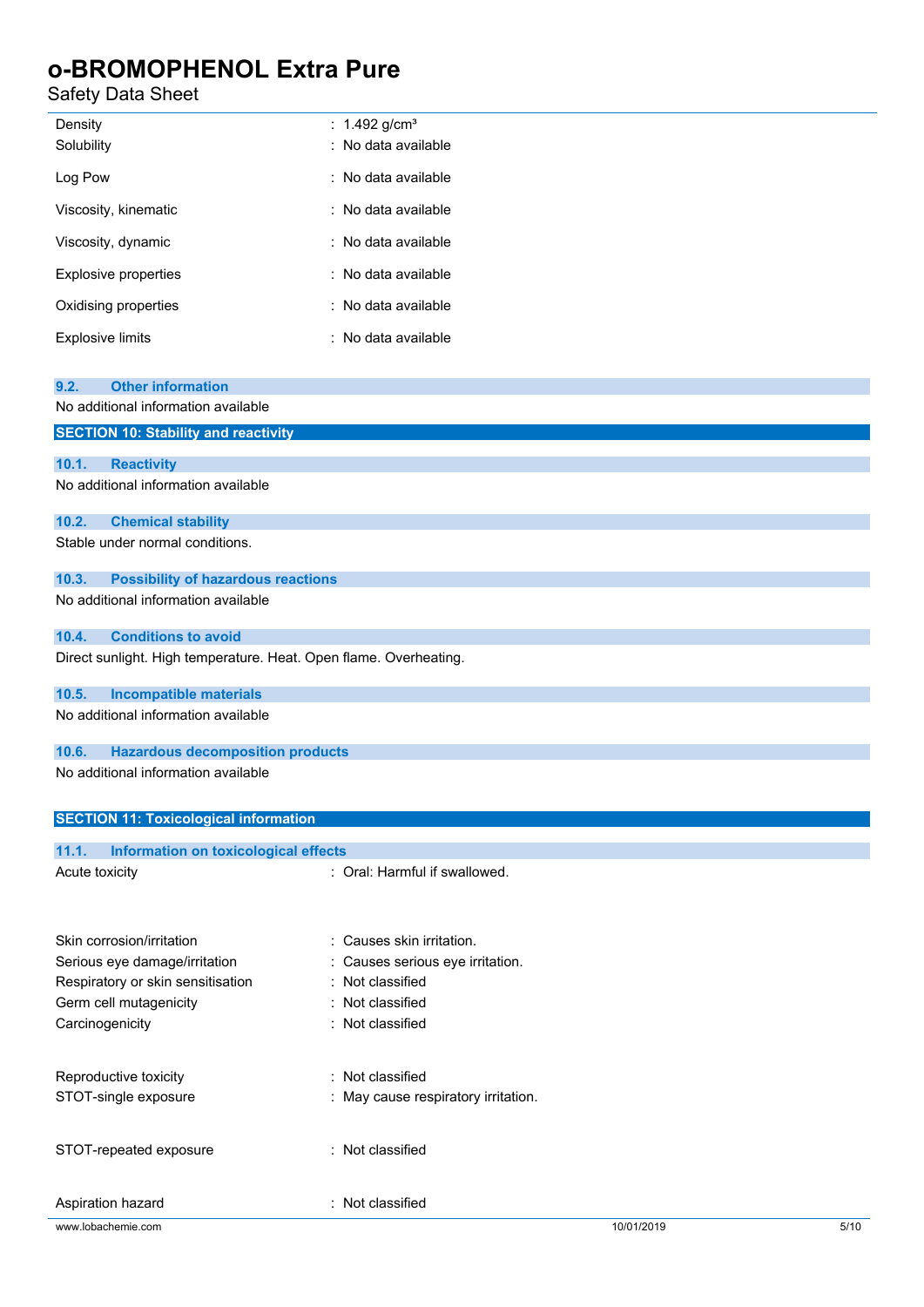Safety Data Sheet

| <b>SECTION 12: Ecological information</b>                                            |                                                                                                           |
|--------------------------------------------------------------------------------------|-----------------------------------------------------------------------------------------------------------|
| 12.1.<br><b>Toxicity</b>                                                             |                                                                                                           |
| No additional information available                                                  |                                                                                                           |
|                                                                                      |                                                                                                           |
|                                                                                      |                                                                                                           |
|                                                                                      |                                                                                                           |
|                                                                                      |                                                                                                           |
|                                                                                      |                                                                                                           |
| 12.2.<br><b>Persistence and degradability</b><br>No additional information available |                                                                                                           |
|                                                                                      |                                                                                                           |
|                                                                                      |                                                                                                           |
| 12.3.<br><b>Bioaccumulative potential</b>                                            |                                                                                                           |
| No additional information available                                                  |                                                                                                           |
|                                                                                      |                                                                                                           |
| 12.4.<br><b>Mobility in soil</b>                                                     |                                                                                                           |
| No additional information available                                                  |                                                                                                           |
|                                                                                      |                                                                                                           |
| 12.5.<br><b>Results of PBT and vPvB assessment</b>                                   |                                                                                                           |
| No additional information available                                                  |                                                                                                           |
|                                                                                      |                                                                                                           |
|                                                                                      |                                                                                                           |
| <b>Other adverse effects</b><br>12.6.                                                |                                                                                                           |
| No additional information available                                                  |                                                                                                           |
| <b>SECTION 13: Disposal considerations</b>                                           |                                                                                                           |
|                                                                                      |                                                                                                           |
| <b>Waste treatment methods</b><br>13.1.                                              |                                                                                                           |
| No additional information available                                                  |                                                                                                           |
| <b>SECTION 14: Transport information</b>                                             |                                                                                                           |
| In accordance with ADR / RID / IMDG / IATA / ADN                                     |                                                                                                           |
|                                                                                      |                                                                                                           |
| <b>UN number</b><br>14.1.                                                            |                                                                                                           |
| UN-No. (ADR)                                                                         | : 1993                                                                                                    |
| UN-No. (IMDG)                                                                        | : 1993                                                                                                    |
| UN-No. (IATA)                                                                        | : 1993                                                                                                    |
| UN-No. (ADN)                                                                         | : 1993                                                                                                    |
| UN-No. (RID)                                                                         | : 1993                                                                                                    |
|                                                                                      |                                                                                                           |
| 14.2.<br><b>UN proper shipping name</b>                                              |                                                                                                           |
| Proper Shipping Name (ADR)                                                           | : FLAMMABLE LIQUID, N.O.S.                                                                                |
| Proper Shipping Name (IMDG)                                                          | : FLAMMABLE LIQUID, N.O.S.                                                                                |
| Proper Shipping Name (IATA)                                                          | : Flammable liquid, n.o.s.                                                                                |
| Proper Shipping Name (ADN)                                                           | : FLAMMABLE LIQUID, N.O.S.                                                                                |
| Proper Shipping Name (RID)                                                           | : FLAMMABLE LIQUID, N.O.S.                                                                                |
|                                                                                      | <b>HAZARDOUS</b>                                                                                          |
| Transport document description (IMDG)                                                | : UN 1993 FLAMMABLE LIQUID, N.O.S., 3, III, MARINE                                                        |
| Transport document description (ADR)                                                 | : UN 1993 FLAMMABLE LIQUID, N.O.S., 3, III, (D/E), ENVIRONMENTALLY<br>POLLUTANT/ENVIRONMENTALLY HAZARDOUS |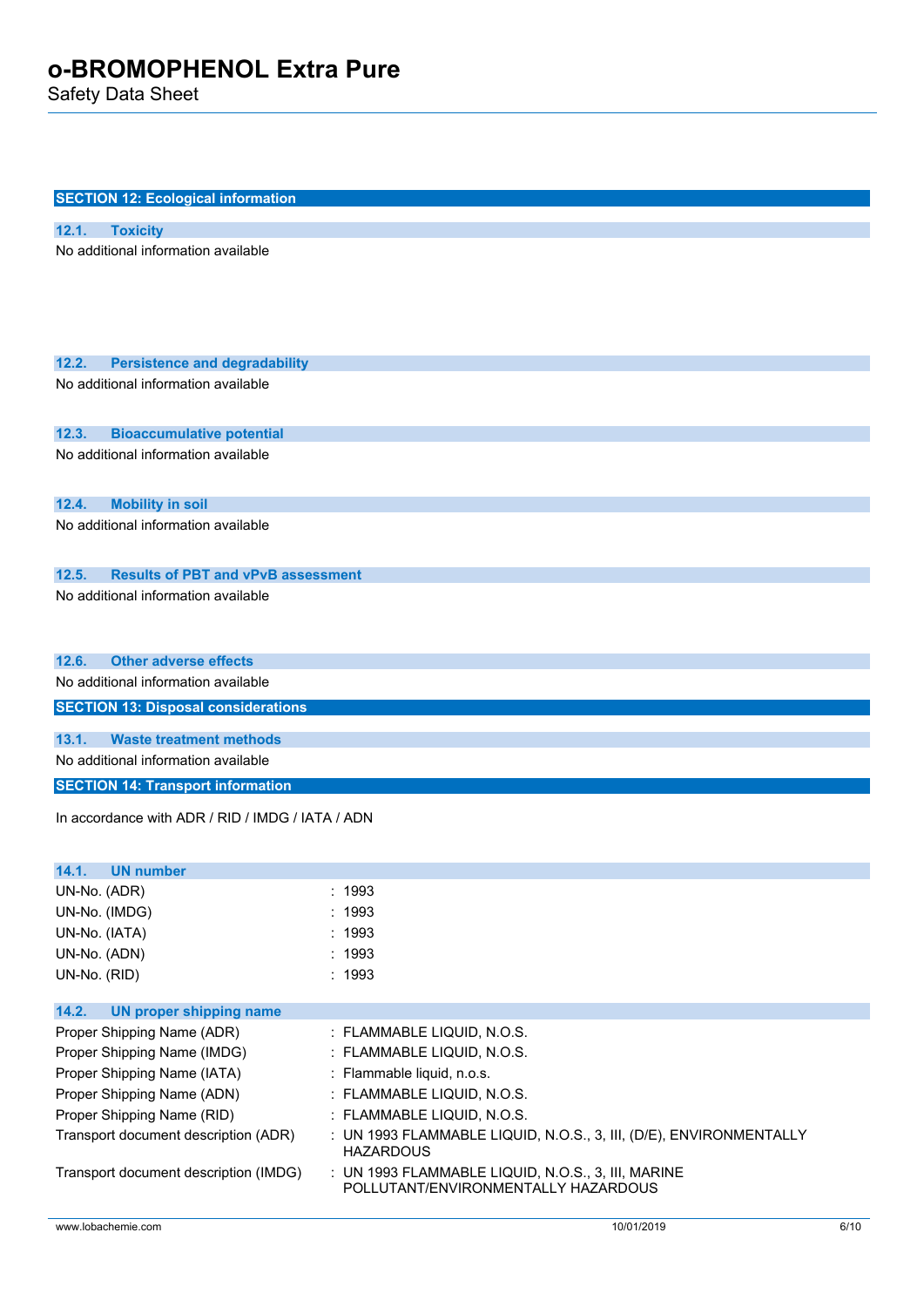## Safety Data Sheet

| sarety Data sneet                                                                                                     |                                                                                                                                                                                                                         |
|-----------------------------------------------------------------------------------------------------------------------|-------------------------------------------------------------------------------------------------------------------------------------------------------------------------------------------------------------------------|
| Transport document description (IATA)<br>Transport document description (ADN)<br>Transport document description (RID) | : UN 1993 Flammable liquid, n.o.s., 3, III, ENVIRONMENTALLY HAZARDOUS<br>: UN 1993 FLAMMABLE LIQUID, N.O.S., 3, III, ENVIRONMENTALLY HAZARDOUS<br>: UN 1993 FLAMMABLE LIQUID, N.O.S., 3, III, ENVIRONMENTALLY HAZARDOUS |
| 14.3.<br><b>Transport hazard class(es)</b>                                                                            |                                                                                                                                                                                                                         |
| <b>ADR</b>                                                                                                            |                                                                                                                                                                                                                         |
| Transport hazard class(es) (ADR)                                                                                      | : 3                                                                                                                                                                                                                     |
| Danger labels (ADR)                                                                                                   | : 3                                                                                                                                                                                                                     |
|                                                                                                                       |                                                                                                                                                                                                                         |
| <b>IMDG</b>                                                                                                           |                                                                                                                                                                                                                         |
| Transport hazard class(es) (IMDG)                                                                                     | : 3                                                                                                                                                                                                                     |
| Danger labels (IMDG)                                                                                                  | : 3                                                                                                                                                                                                                     |
|                                                                                                                       |                                                                                                                                                                                                                         |
|                                                                                                                       | <u>يل</u>                                                                                                                                                                                                               |
| <b>IATA</b>                                                                                                           |                                                                                                                                                                                                                         |
| Transport hazard class(es) (IATA)                                                                                     | : 3                                                                                                                                                                                                                     |
| Hazard labels (IATA)                                                                                                  | : 3                                                                                                                                                                                                                     |
|                                                                                                                       |                                                                                                                                                                                                                         |
|                                                                                                                       | $\overline{\boldsymbol{r}}$                                                                                                                                                                                             |
| <b>ADN</b>                                                                                                            |                                                                                                                                                                                                                         |
| Transport hazard class(es) (ADN)                                                                                      | : 3                                                                                                                                                                                                                     |
| Danger labels (ADN)                                                                                                   | : 3                                                                                                                                                                                                                     |
|                                                                                                                       |                                                                                                                                                                                                                         |
|                                                                                                                       |                                                                                                                                                                                                                         |
| <b>RID</b>                                                                                                            |                                                                                                                                                                                                                         |
| Transport hazard class(es) (RID)                                                                                      | : 3                                                                                                                                                                                                                     |
| Danger labels (RID)                                                                                                   | : 3                                                                                                                                                                                                                     |
|                                                                                                                       |                                                                                                                                                                                                                         |
|                                                                                                                       | $\ddot{\cdot}$                                                                                                                                                                                                          |
| 14.4.<br><b>Packing group</b>                                                                                         |                                                                                                                                                                                                                         |
| Packing group (ADR)                                                                                                   | $:$ $\mathbb H$                                                                                                                                                                                                         |
| Packing group (IMDG)                                                                                                  | $\colon$ III                                                                                                                                                                                                            |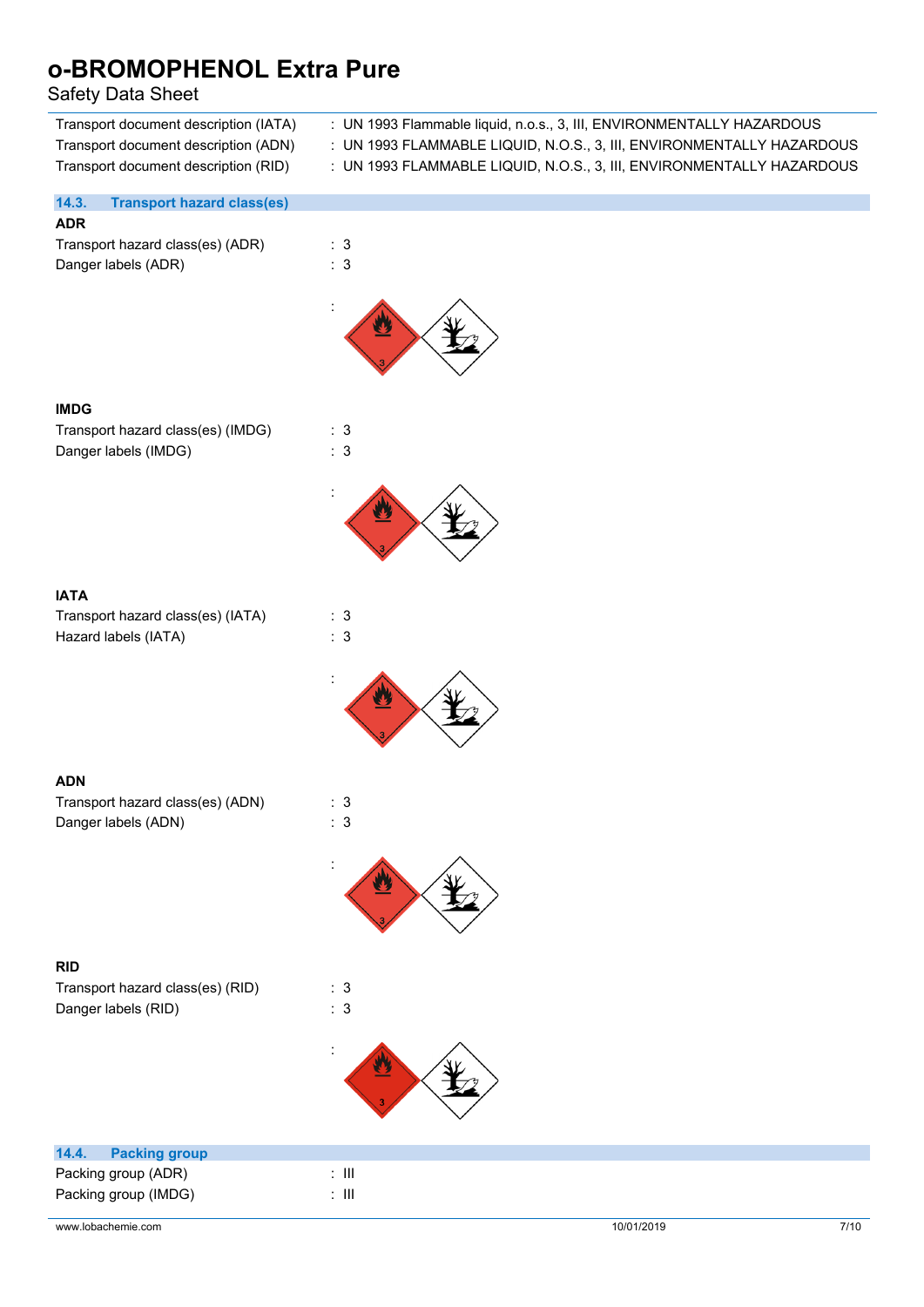Safety Data Sheet

| Packing group (IATA)                  | : III |  |
|---------------------------------------|-------|--|
| Packing group (ADN)                   | : III |  |
| Packing group (RID)                   | : III |  |
|                                       |       |  |
| 14.5.<br><b>Environmental hazards</b> |       |  |
| Dangerous for the environment         | : Yes |  |

Marine pollutant in the set of the set of the set of the set of the set of the set of the set of the set of the set of the set of the set of the set of the set of the set of the set of the set of the set of the set of the

Other information **contains the contact of the Contract Contract Contract Contract Contract Contract Contract Contract Contract Contract Contract Contract Contract Contract Contract Contract Contract Contract Contract Cont** 

| 14.6.<br><b>Special precautions for user</b>                 |                           |
|--------------------------------------------------------------|---------------------------|
| - Overland transport                                         |                           |
| Classification code (ADR)                                    | : F1                      |
| Special provisions (ADR)                                     | : 274, 601                |
| Limited quantities (ADR)                                     | : 51                      |
| Excepted quantities (ADR)                                    | $\therefore$ E1           |
| Packing instructions (ADR)                                   | : P001, IBC03, LP01, R001 |
| Mixed packing provisions (ADR)                               | : MP19                    |
| Portable tank and bulk container<br>instructions (ADR)       | : T4                      |
| Portable tank and bulk container special<br>provisions (ADR) | : TP1, TP29               |
| Tank code (ADR)                                              | : LGBF                    |
| Vehicle for tank carriage                                    | $:$ FL                    |
| Transport category (ADR)                                     | : 3                       |
| Special provisions for carriage - Packages<br>(ADR)          | : V12                     |
| Special provisions for carriage - Operation : S2<br>(ADR)    |                           |
| Hazard identification number (Kemler No.)                    | : 30                      |
| Orange plates                                                | 30<br>1993                |
| Tunnel restriction code (ADR)                                | : D/E                     |
| EAC code                                                     | $: \cdot3YE$              |
|                                                              |                           |
| - Transport by sea                                           |                           |
| Special provisions (IMDG)                                    | : 223, 274, 955           |
| Limited quantities (IMDG)<br>Excepted quantities (IMDG)      | : 5L<br>: E1              |
| Packing instructions (IMDG)                                  | : LP01, P001              |
| IBC packing instructions (IMDG)                              | : IBC03                   |
| Tank instructions (IMDG)                                     | : T4                      |
| Tank special provisions (IMDG)                               | $:$ TP1, TP29             |
| EmS-No. (Fire)                                               | $: F-E$                   |
| EmS-No. (Spillage)                                           | $: S-E$                   |
| Stowage category (IMDG)                                      | : $A$                     |
|                                                              |                           |
| - Air transport                                              |                           |
| PCA Excepted quantities (IATA)                               | : E1                      |
| PCA Limited quantities (IATA)                                | : Y344                    |
| PCA limited quantity max net quantity<br>(IATA)              | : 10L                     |
| PCA packing instructions (IATA)                              | : 355                     |
| PCA max net quantity (IATA)                                  | : 60L                     |
| www.lobachemie.com                                           | 10/01/2019<br>8/10        |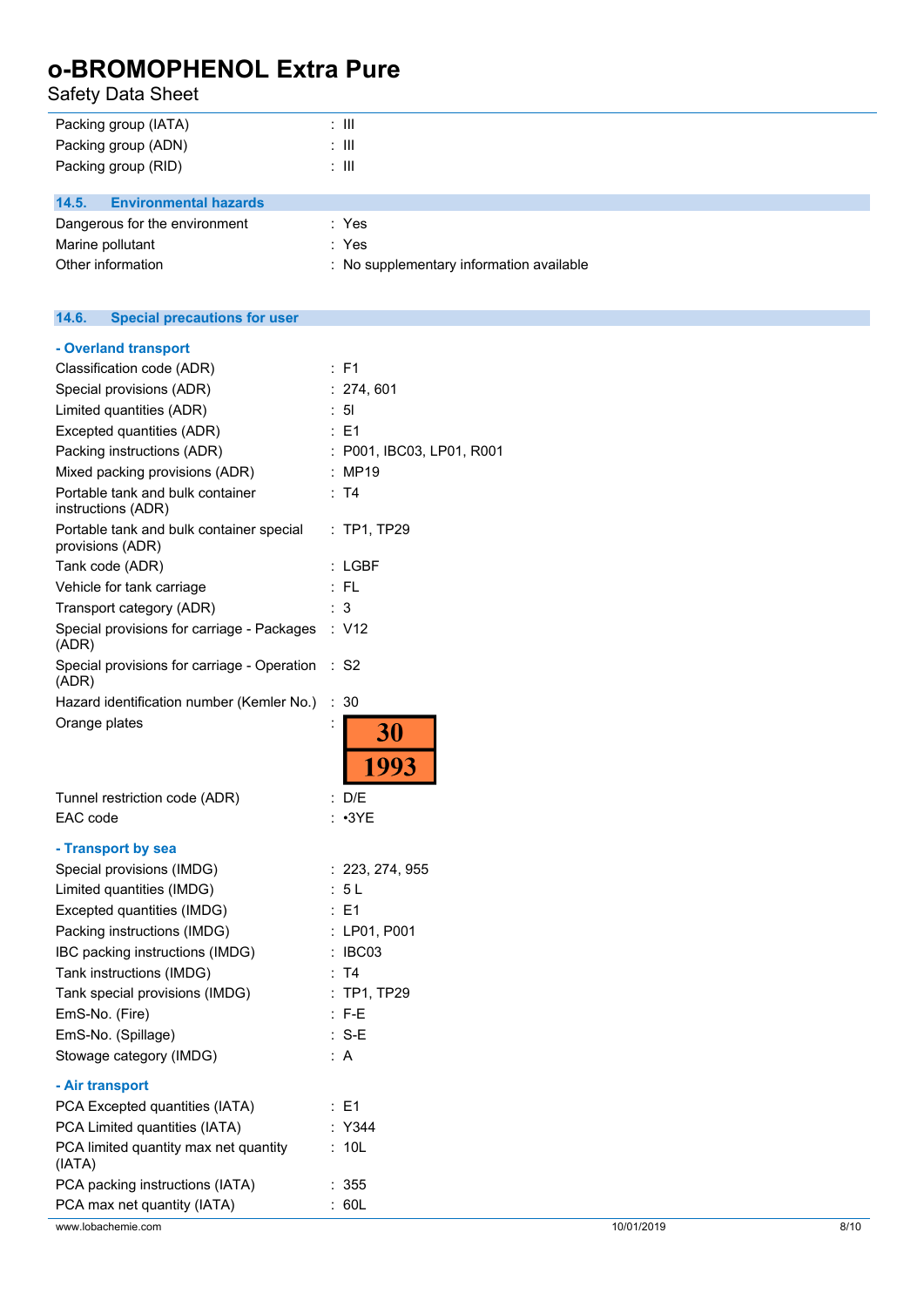## Safety Data Sheet

| CAO packing instructions (IATA)                              | : 366                     |
|--------------------------------------------------------------|---------------------------|
| CAO max net quantity (IATA)                                  | : 220L                    |
| Special provisions (IATA)                                    | : A3                      |
| ERG code (IATA)                                              | : 3L                      |
| - Inland waterway transport                                  |                           |
| Classification code (ADN)                                    | $\therefore$ F1           |
| Special provisions (ADN)                                     | : 274, 601                |
| Limited quantities (ADN)                                     | : 5L                      |
| Excepted quantities (ADN)                                    | $\therefore$ E1           |
| Carriage permitted (ADN)                                     | : T                       |
| Equipment required (ADN)                                     | $:$ PP, EX, A             |
| Ventilation (ADN)                                            | : VE01                    |
| Number of blue cones/lights (ADN)                            | $\therefore$ 0            |
| - Rail transport                                             |                           |
| Classification code (RID)                                    | $:$ F1                    |
| Special provisions (RID)                                     | : 274, 601                |
| Excepted quantities (RID)                                    | $\therefore$ E1           |
| Packing instructions (RID)                                   | : P001, IBC03, LP01, R001 |
| Mixed packing provisions (RID)                               | : MP19                    |
| Portable tank and bulk container<br>instructions (RID)       | : T4                      |
| Portable tank and bulk container special<br>provisions (RID) | : TP1, TP29               |
| Tank codes for RID tanks (RID)                               | $:$ LGBF                  |
| Transport category (RID)                                     | : 3                       |
| Special provisions for carriage - Packages : W12<br>(RID)    |                           |
| Colis express (express parcels) (RID)                        | : CE4                     |
| Hazard identification number (RID)                           | : 30                      |
|                                                              |                           |

**14.7. Transport in bulk according to Annex II of MARPOL 73/78 and the IBC Code**

Not applicable

**SECTION 15: Regulatory information**

**15.1. Safety, health and environmental regulations/legislation specific for the substance or mixture**

#### **15.1.1. EU-Regulations**

No REACH Annex XVII restrictions

o-BROMOPHENOL Extra Pure is not on the REACH Candidate List o-BROMOPHENOL Extra Pure is not on the REACH Annex XIV List

#### **15.1.2. National regulations**

#### **Germany**

```
12th Ordinance Implementing the Federal
: Is not subject of the 12. BlmSchV (Hazardous Incident Ordinance)Immission Control Act - 12.BImSchV
```